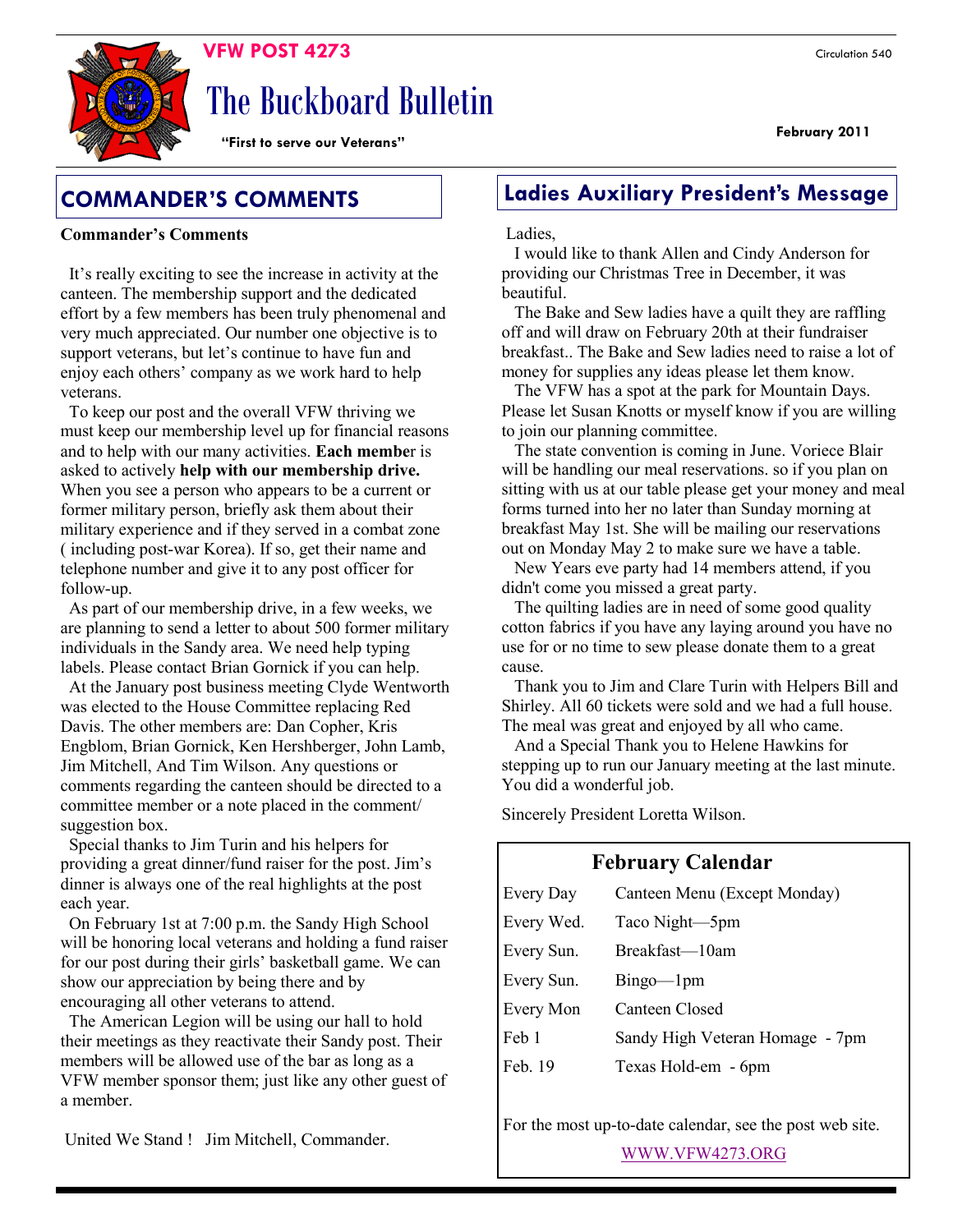

### **Sandy Kiwanis/Sandy VFW Texas Hold-em Tournament "Players Deal"**

February 19, 2011

Game starts at 6pm

**VFW Hall Upstairs**

38452 Proctor Blvd

#### **\*Food and drink available downstairs\***

Must be 18 or over to play; 21 or over to drink

Pre-registration recommended

Call or stop at UPS Store

38954 Proctor Blvd

Sandy, OR 97055

503-668-6263

#### **Your support allows us to continue to do great things in our community!**

\$20 Buy-in

1st Place-\$200

2nd Place-\$100

3rd Place -\$50

#### All prizes will be awarded as Prepaid Visa Cards.

Rebuy first hour \$20

50/50 Raffle

### Post Web Site

[www.vfw4273.org](http://www.vfw4273.org/)

#### **From Your Editor**

Newsletter articles are due Feb 20 for the March Newsletter.

Contact your editor at:

**[admin@vfw4273.org](mailto:admin@vfw4273.org) Home: 503-668-7910 Cell: 503-333-5823 FAX: 503-766-3158**

# **The Post Chaplain**

### **Melissa Samels 503 668 4849**

Comrades, so far this year started off pretty good. I haven't had any reports of comrades with any serious ailments or any members passing away. I hope January will set a trend for rest of the year. We need to keep each other in our prayers not only for heath, but also during this hard and prolonged recession.



17475 Beers Avenue Sandy Oregon Next door to VFW Post

#### **Help Save Money for the Post**

If you are not receiving this newsletter via E-Mail and have an E -Mail address, please notify the post or send your name and E-Mail address to: **[admin@vfw4273.org](mailto:admin@vfw4273.org)** Each electronic newsletter saves the Post approximately \$5.00 annually

| <b>Auxiliary Officers</b><br>2010-2011 |
|----------------------------------------|
|                                        |

**Benchleg Taxidermy**

| T OPE OTHOOLD          | 2010 2011             | $\text{maxmax}$ , $\text{maxmax}$ |                       |
|------------------------|-----------------------|-----------------------------------|-----------------------|
| Commander              | <b>Jim Mitchell</b>   | President                         | Loretta Wilson        |
| Senior Vice Commander  | <b>Brian Gornick</b>  | <b>Sr. Vice President</b>         | <b>Helene Hawkins</b> |
| Junior Vice Commander. | Merle Stewart         | Jr. Vice President                | Jennell Mitchell      |
| Chaplain               | Melissa Samels        | Treasurer                         | Jackie Key            |
| Quartermaster          | Tim Wilson            | Chaplain                          | <b>Judy Gascon</b>    |
| Judge Advocate         | John Lamb             | Secretary                         | <b>Becky Ping</b>     |
| Adjutant               | Glenn Yeager          | Guard                             | Janet Misner          |
| Surgeon                | <b>Sharkey Haider</b> | Conductress                       | Dora Fitzpatrick      |
|                        |                       |                                   |                       |

# **The Auxiliary Chaplain Judy Gascon 503 668 3748**

Dear Ladies,

 This newsletter has sad news this month as we have lost a wonderful lady of our Aux. Esther Cruikshank passed away on January 18th 2011 at the age of 85. She is greatly missed by so many of us.

 On a better note I have had no one call that anyone is ill, I hope that all is well. If anyone needs a home visit or a get well card don't hesitate to call me.

Psalms 126 verse 5: They that sow in tears shall reap tears of joy.

#### Sincerely,

Chaplain Judy Gascon.



Welcome to Cascadia Village administratorCV@livebsl.com

> $O: (503) 668 - 0300$  $F: (503) 668 - 1154$

13160 SE Bobby Bruce Lane

Boring, OR 97009 503.819.0591 503.663.1020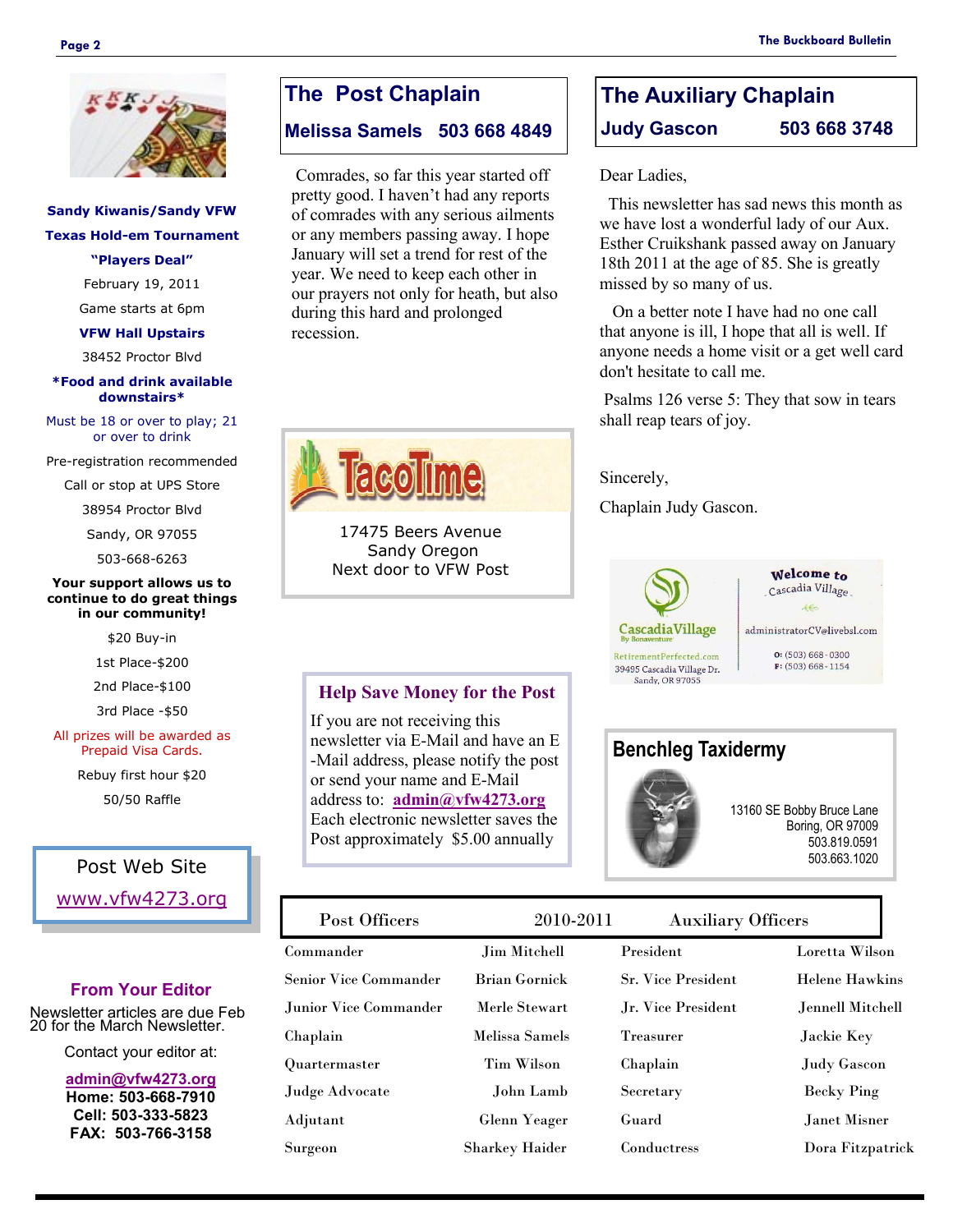#### **LADIES AUXILIARY 2011 MEMBERSHIP**

Sandy Ladies Auxiliary is at 99% as of December 31, 2010. Way to go, Ladies! We only need three more members to pay their 2011 dues to be 100%, or recruit three more new members. We can do it! Take a look at your membership card, if the year on your card is not 2011 you have not paid your dues. It is not too late to send in your 2011 dues today. Your support of our veterans programs is very important.

#### **ATTENTION SANDY AUXILIARY LIFE MEMBERS**

Every year the Sandy Ladies Auxiliary asks their Life Members to donate \$3.00 to our Sunshine Savings Account. The Sunshine Savings Account is used to give grants to our serious ill Auxiliary Sisters. If you have not sent in your \$3.00 for 2011 please do so now. Send your \$3.00 to:

**Sandy Ladies Auxiliary VFW 4273 Jackie Key, Treasurer PO Box 1262 Sandy, OR 97055-1262**

I would like to give special thanks to Jose who made my dumplings, Jean Bettencourt, Betty Haider, and Mike Kennedy for helping me serve and clean up, also all that came and had dinner. I'm sorry if you missed it, It was superb!!!

We raised \$191.00 on the dinner-\$17.50 on cancer merchandise-\$48.00 on the 50-50 raffle for a total of \$256.50 for Cancer Aid & Research. THANK YOU SO VERY MUCH.

Judy Gascon won the \$48.00 and donated it to the Bake & Sew Ladies, thanks Judy.

We will be having Breakfast & Bingo in March more in next newsletter, hope to see you there! BE SURE TO DONATE TO OUR DIME A DAY JAR & GET YOUR CHECK UPS!!

HAPPY VALENTINES DAY TO EVERYONE

Voriece, Cancer Chairman

#### **CANTEEN NOTES**

 Thanks to your loyal support of the activities at the post the canteen is doing better financially which in turn improves the financial position of the post. We are not running in the hole as we were for quite a while, but we are just holding our own so we would like to do a little better. Please keep up your great support of the breakfast, bingo and other activities. Come in and enjoy the comradeship and the relaxing environment.

 Breakfast and bingo have been moved back to Sundays by popular demand; breakfast 10:00 to noon and bingo 1:00 to 3:00. There is still a need for a couple of cooks who could help with breakfast on Sundays; with additional cooks each one would only have to serve once every 2 or 3 months.

 Starting in February House Committee meetings will be at noon on the 1st Sunday of each month. If you want to attend please call the canteen before the meeting to verify the meeting schedule, as changes are necessary at times. If you plan to attend but the schedule has been changed give your name and phone number to the bartender and you will be informed of the new schedule for the meeting.

Your House Committee

#### *FUNDRASING FOR SANDY LADIES AUXILIARY BAKE & SEW FUND*

Our Bake and Sew Ladies are the pride of our Auxiliary. They volunteer hours and hours of their time to send cookies and lap quilts to our veterans in Oregon VA Hospitals. They need funds for supplies to continue this great work. Two fundraising events are being planned to help raise funds.

Quilt Raffle. A beautiful and patriotic (red, white and blue) lap quilt is being raffled, thanks to Jean Bettencourt who made and donated the quilt. Tickets are \$1 each or six for \$5. Tickets are on sale now in our Post Canteen. Drawing will be held at Noon on Sunday, February 20. You do not have to be present to win. Get your tickets now.

Breakfast and BINGO on Sunday, February 20 will be hosted by the Ladies Auxiliary with proceeds going to the Bake & Sew Fund. Breakfast is from 10 am to Noon and BINGO from 1-3 pm. Please come to breakfast, play BINGO and make a difference.